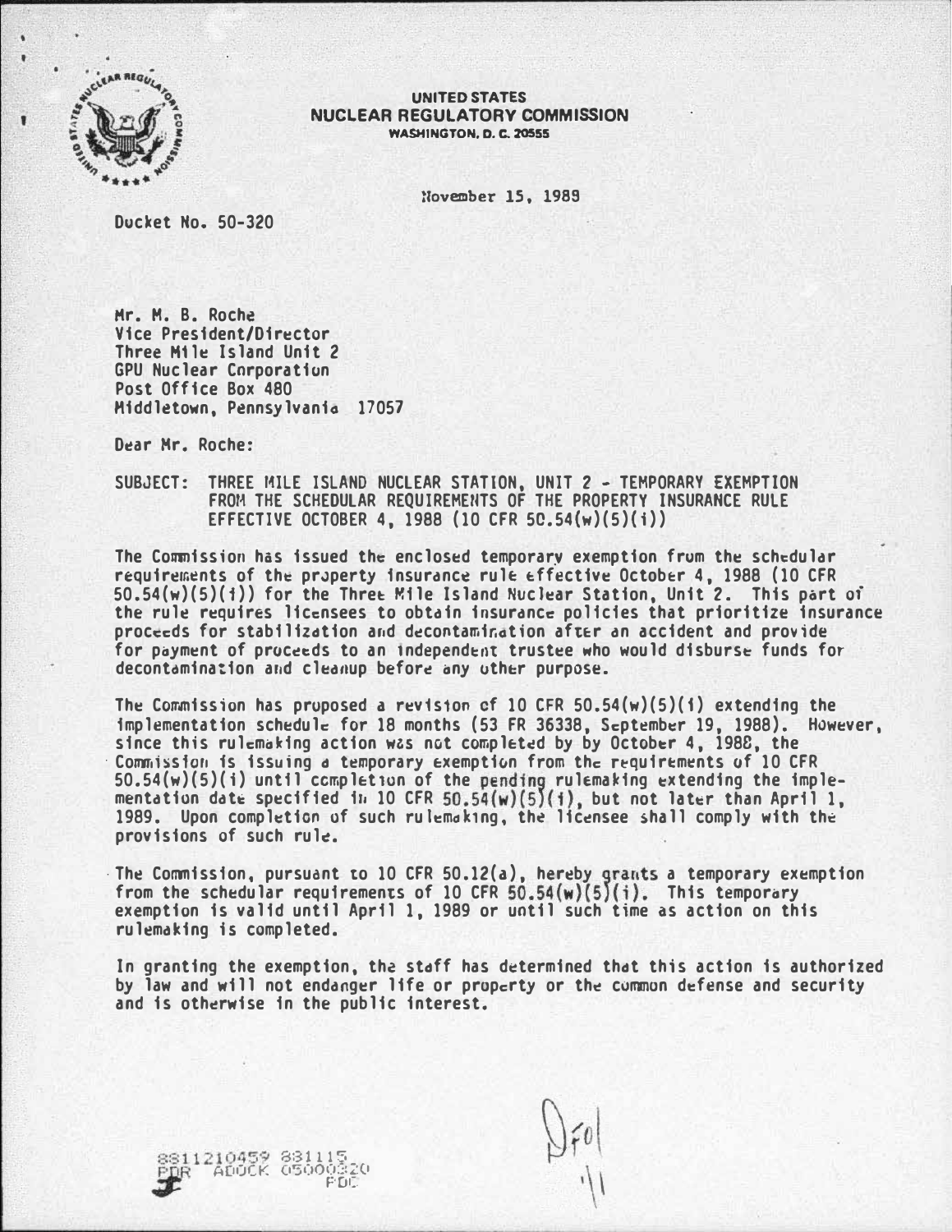Mr. N. R. Roche - 2 -

A copy of this exemption is being filed with the Office of the Federal Register for publication.

Sincerely,

( \${ r.ichael Masnik, Project Manager Project Directorate T-4 Division of Reactor Projects T/II Office of Nuclear Reactor Regulation

Enclosure: As stated

cc w/enclosure: See next page

# OISTPIBUTION

DOCket F11e NRC & Local PORs U!urley/JSniezek. 12/G/18 FMiraglia, 1?/G/1� OCrutchfield, 12/G/18 CPossi. 11/E/4 MMasnik OGC (for info. only) EJordan, 3302 MNBB  $RGrimes$ ,  $9/A/2$ 

1-CRS(lO) Gray File SVarga, 14/E/4 RBoger, 14/A/2 SNorris TRarnhart(4) **APM/LEMB** LThonus Panel File

| LA: PDI-4<br>SDOTTIS<br>11/8/68 | $P$ <sup><math>k</math></sup> $P$ <sup><math>-4</math></sup><br>Masnik:bd<br>11/9/86 | $0:RL4$<br>$35t$ | goons<br>$\frac{11}{11/15}$ /88 | <b>BHAPP</b> |
|---------------------------------|--------------------------------------------------------------------------------------|------------------|---------------------------------|--------------|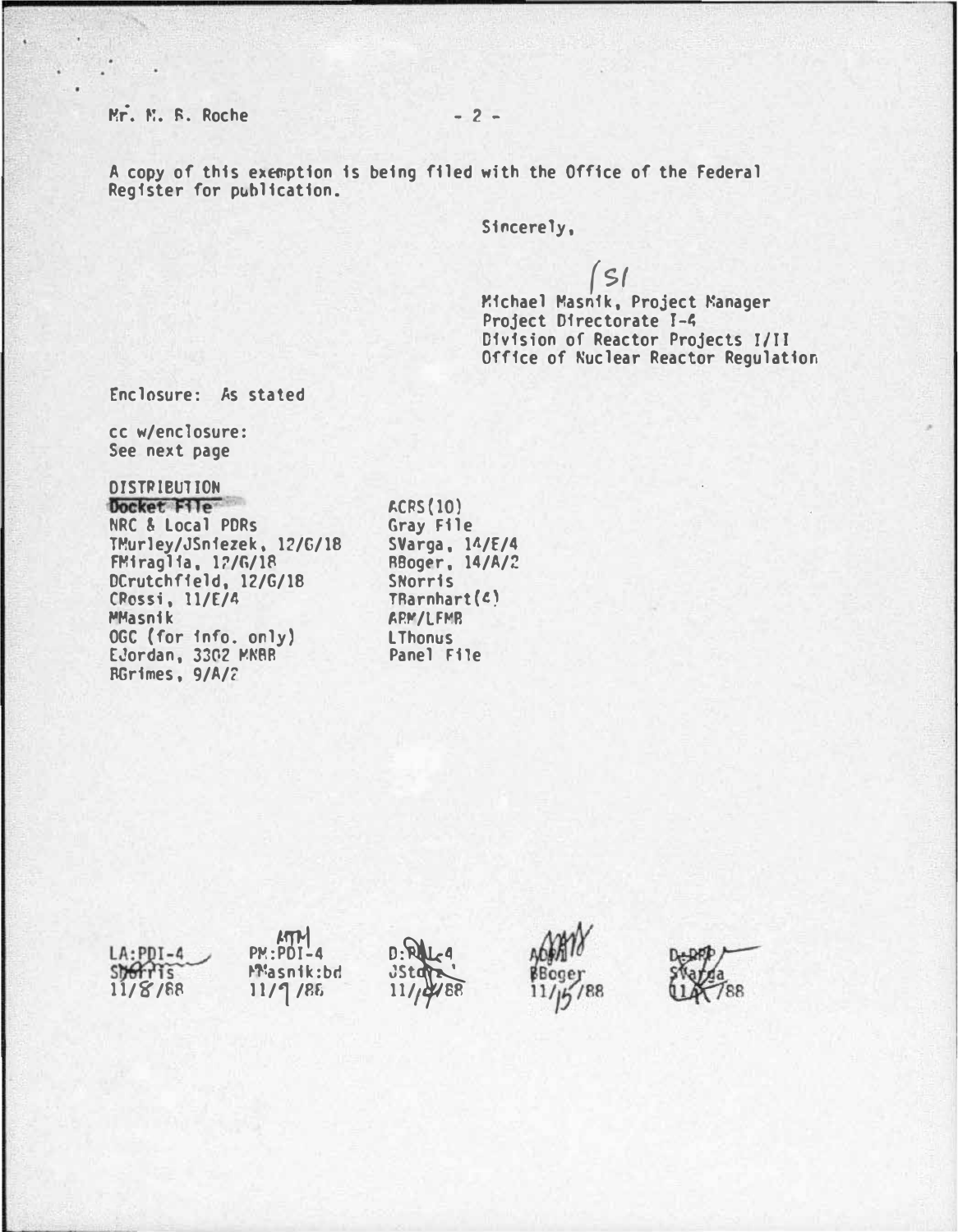Hr. H. B. Roche - 2 -

ī.

 $\cdot$ 

A copy of this exemption is being f1led with th� Office of the Federal Reg1st�r for publication.

Sincerely,

Molof March

 Michael Masnik, Project Manager Project Directorate 1-4 Division of Reactor Projects 1/11 Office of Nuclear Reactor Regulation

Enclosure: As stated

cc w/enclosure: See next page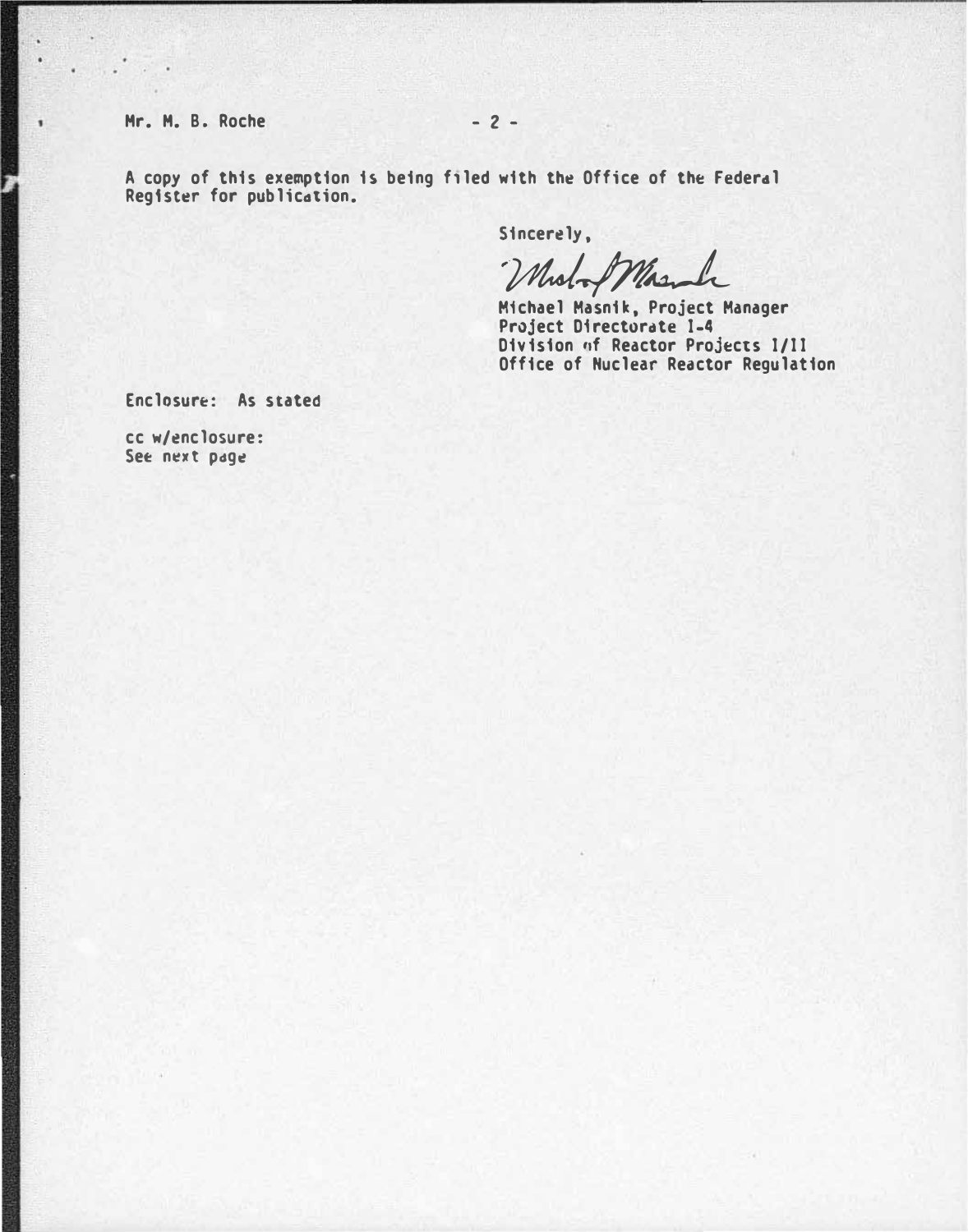Mr. M. B. Roche GPU Nucl�ar Corporation

cc:

Regional Administrator, Region I U.S. Nuclear Regulatory Commission 475 Allendale Roac King of Prussia, PA 19406

Dr. Judith H. Johnsrud Environmental Coalition on Nuclear Power 433 Orlando Avenue State College, PA 16801

Ernest L. Blake, Jr., Esquire Shaw, Pittman, Potts, and Trowbridge 2300 fl Street, N.W. Washington, DC 20037

Secretary U.S. Nuclear Regulatory Commission Washington, DC 20555

Sally S. Klein, Chairperson Dauphin County Board of Commissioners Dauphin County Courthouse Front and Market Streets Harrisburg, PA 17101

Thumas H. Gerusky, Director Bureau of Radiation Protection Department of Environmental Resources P. 0. Box 2063 Harrisburg, PA 17120

Ad Crable Lancaster New Era 8 West King Street Lancaster, PA 17601

U.S. Department of Energy P. 0. Box 88 Hiddl�town, PA 17057

David J. McGoff Office of LWR Safety and Technology NE-23 U.S. Department of Energy Washington, OC 20545

Thr�� Hil� Island Nuclear Statton Unit No. 2

Frank lynch, Editorial The Patriot 812 Market Street Harrisburg. PA 17105

Robert B. Borsum Bdbcock & Wilcox Nuclear Power Division Suite 525 1700 Rockville Pike Rockvtll�. HO 20852

Morvin I. Lewis 7801 Roosevelt Blvd. #62 Philddelphia, PA 19152

Jane Lee 183 Valley Road Etters, PA 17319

Walter W. Cohen, Consumer **Advocate** Department of Justice Strawberry Square, 14th Floor Harrisburg, PA 17127

Hr. Edwin Kinter Executive Vice President GPU Nuclear Corporation 100 Interpace Parkway Parsippany, tiJ 07054

U.S. Environmental Prot. Agency Region III Office Attn: ElS Coordinator Curtis Building (Sixth Floor) 6th and Walnut Streets Philadelphia, PA 19106

Richard Conte! Senior Resident Inspector (TMI-1) U.S.N.R.C. Post Office Box 311 Middletown, Pennsylvania 17057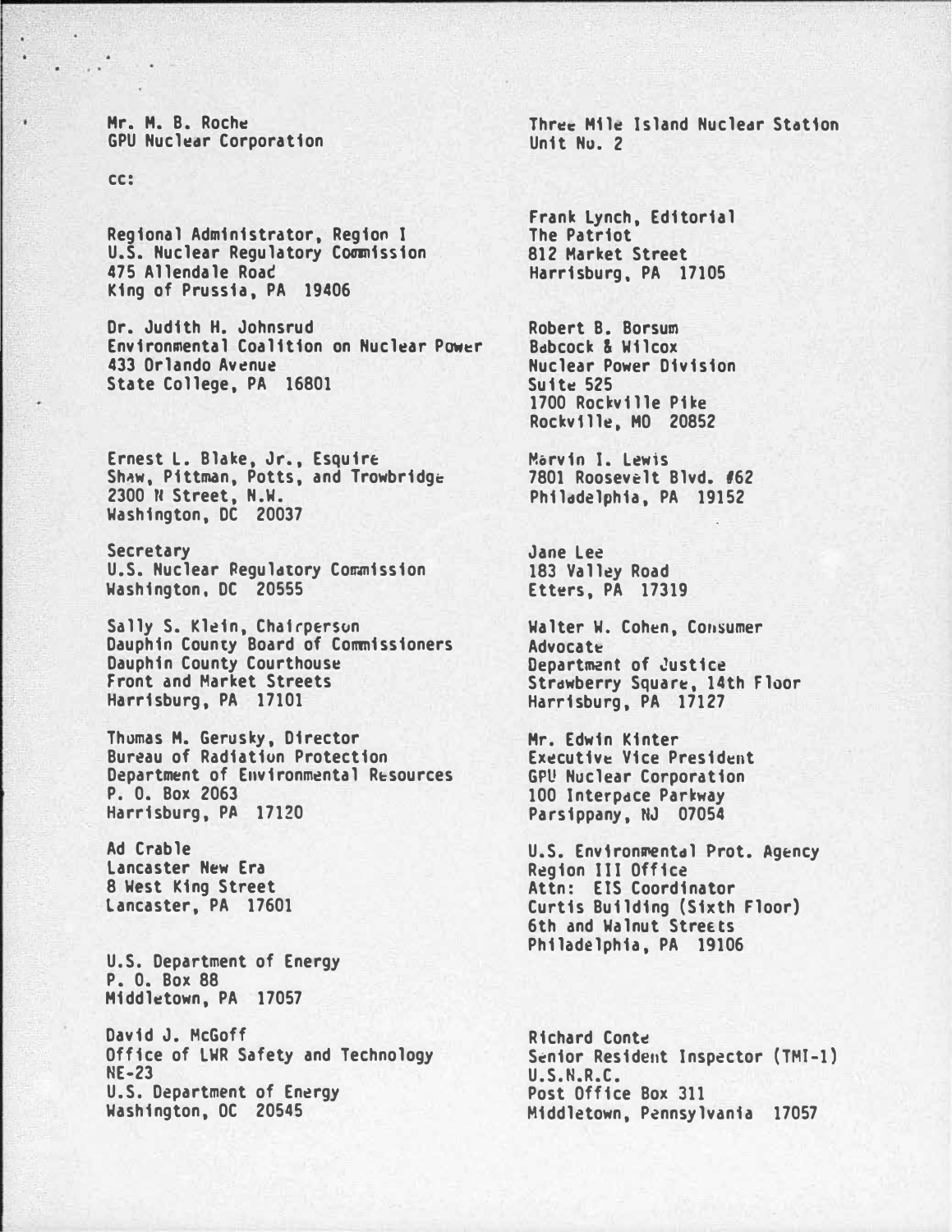Mr. H. B. Roche GPU Nuclear Corporation

cc:

S. i.

 $\ddot{\phantom{1}}$ 

ı.

T. F. Dennitt GPU Nucledr Corporation

G. Kuehn GPU Nuclear Corporation

J. J. Byrne GPU Nuclear Corporation Three Mile Island Nuclear Station Unit No. 2

R. E. Rogan GPU Nuclear Corporation

S. levin GPU Nuclear Corporation

W. J. Marshall GPU Nuclear Corporation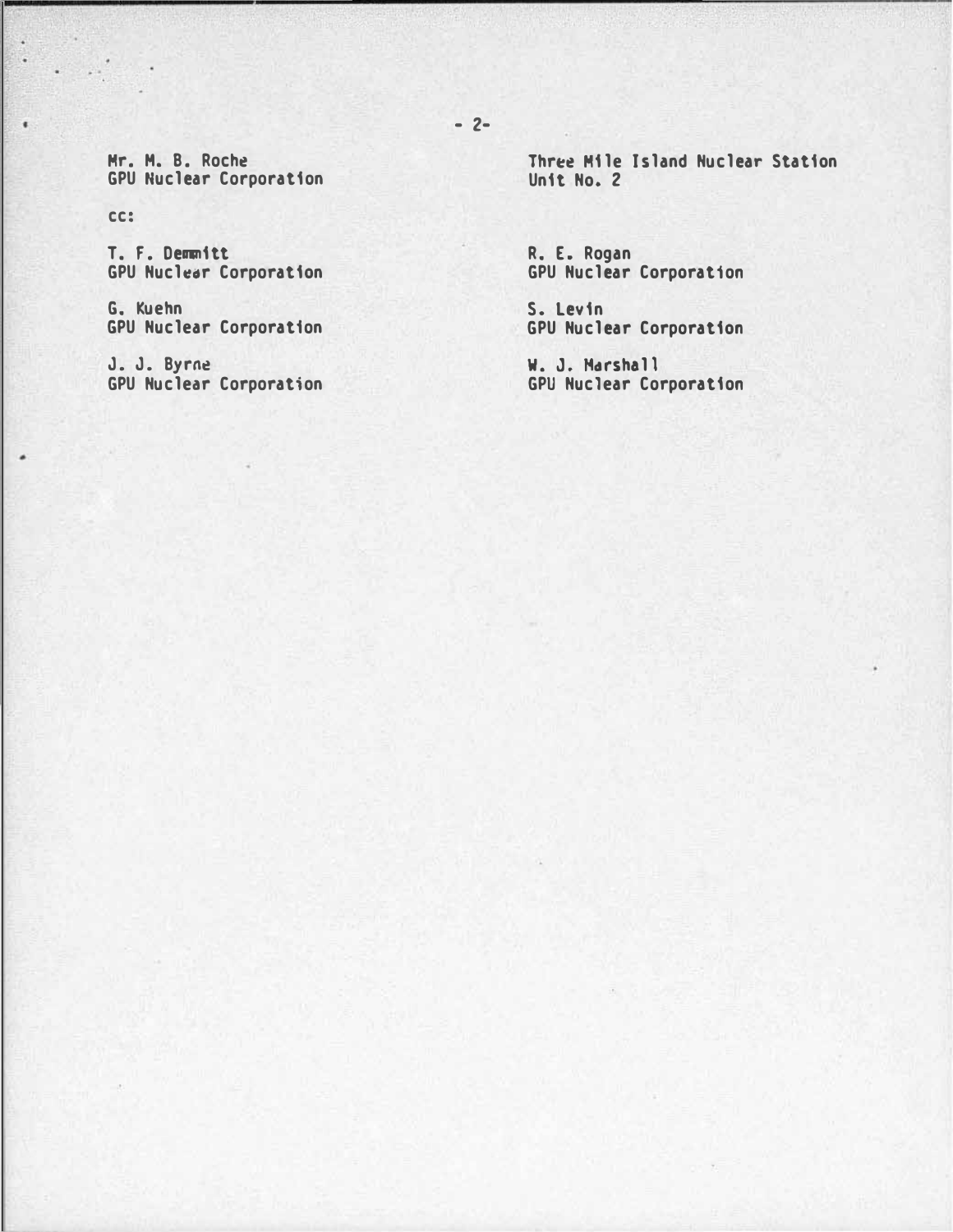7590-C!l

## UNITED STATES OF AMERICA NUCLEAR REGULATORY COMMISSION

In the matter of

GPU NUCLEAR CORPORATION DOCKet No. 50-320

8811210461 881115<br>
FDR ADOCK 05000320<br>
PDC

(Three Mile Island Nuclear Station Unit 2)

# EXEMPTION

#### I.

GPU Nuclear Corporation, Metropolitan Edison Company, Jersey Central Power and Light Cowpany and Pennsylvania Electric Company (collectively, the licensee) are the holders of Facility Operating License No. OPR-73, which had authorized operation of the Three Mile Island Nuclear Station, Unit 2 (TMI-2) at power levels up to 2772 megawatts thermal. The facility, which is located in Londonderry Township, Dauphin County, Pennsylvania, is a pressurized water reactor previously used for the commercial generation of electricity.

By Order for Modification of License, dated July 20, 1979, the licensee's authority to operate the facility was suspended and the licensee's authority was limited to maintenance of the facility in the present shutdown cooling node {44 FR (5271}. By further Order of the Director, Office of Nuclear Reactor Regulation, dated February 11, 1980, a new set of formal license requirements was imposed to reflect the post-accident condition of the facility and to assure the continued maintenance of the current safe, stable, long-term cooling condition of the facility (45 FR 11292). The license provides, among other things, that it is subject to all rules, regulations and Orders of the Commission now or hereafter in effect.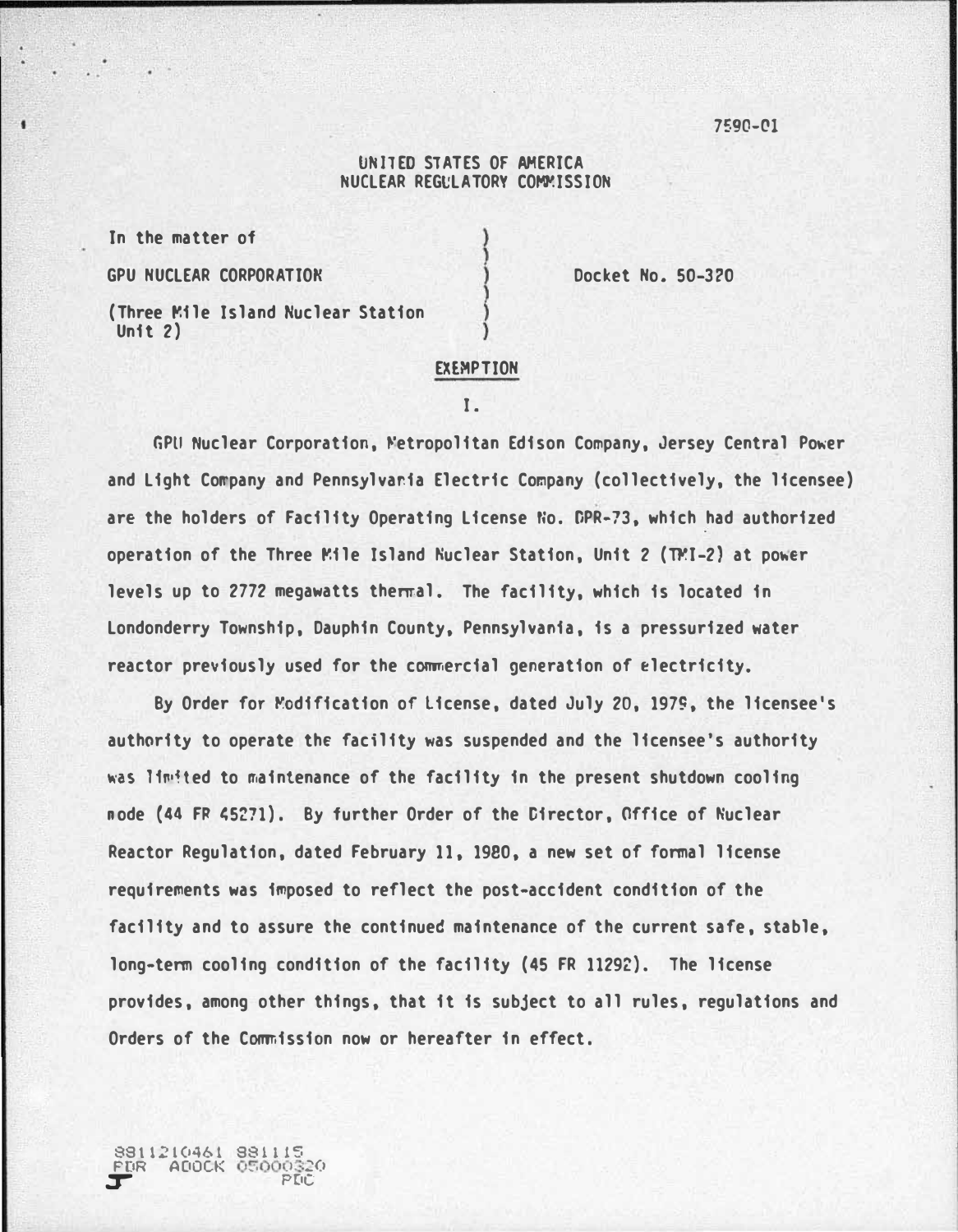On August 5, 1987, the NRC published in the FEDERAL REGISTER a final rule amending 10 CFR  $50.54(w)$ . The rule increased the amount of on-site property damage insurance required to be carried by NRC's power reactor licensees. The rule also required these licensees to obtain by October 4, 1988 insurance policies that prioritized insurance proceeds for stabilization and decontamination after an accident and provided for payment of proceeds to an independent trustee who would disburse funds for decontamination and cleanup before any other purpose. Subsequent to publication of the rule, the NRC has been informed by insurers who offer nuclear property insurance that, despite a good faith effort to obtain trustees required by the rule, the decontamination priority and trusteeship provisions will not be able to be incorporated into policies by the time required in the rule. In response to these comments and related petitions for rulemaking, the Connission has proposed a revision of 10 CFR 50.54 $(w)(5)(1)$  extending the implemEntation schedule for 18 months (53 FR 36338, September 19, 19P8). However, since this rulemaking action was not completed by October 4, 1988, the Connission is issuing a temporary exemption from the requirements of 10 CFR  $50.54(w)(5)(i)$  until completion of the pending rulemaking extending the implementation date specified in 10 CFR  $50.54(w)(5)(i)$ , but not later than April 1, 1S89. Upon completion of such rulernaking, the licensee shall comply with the provisions of such rule.

JJ.

 $- 2 -$ 

 $\mathbf{I}$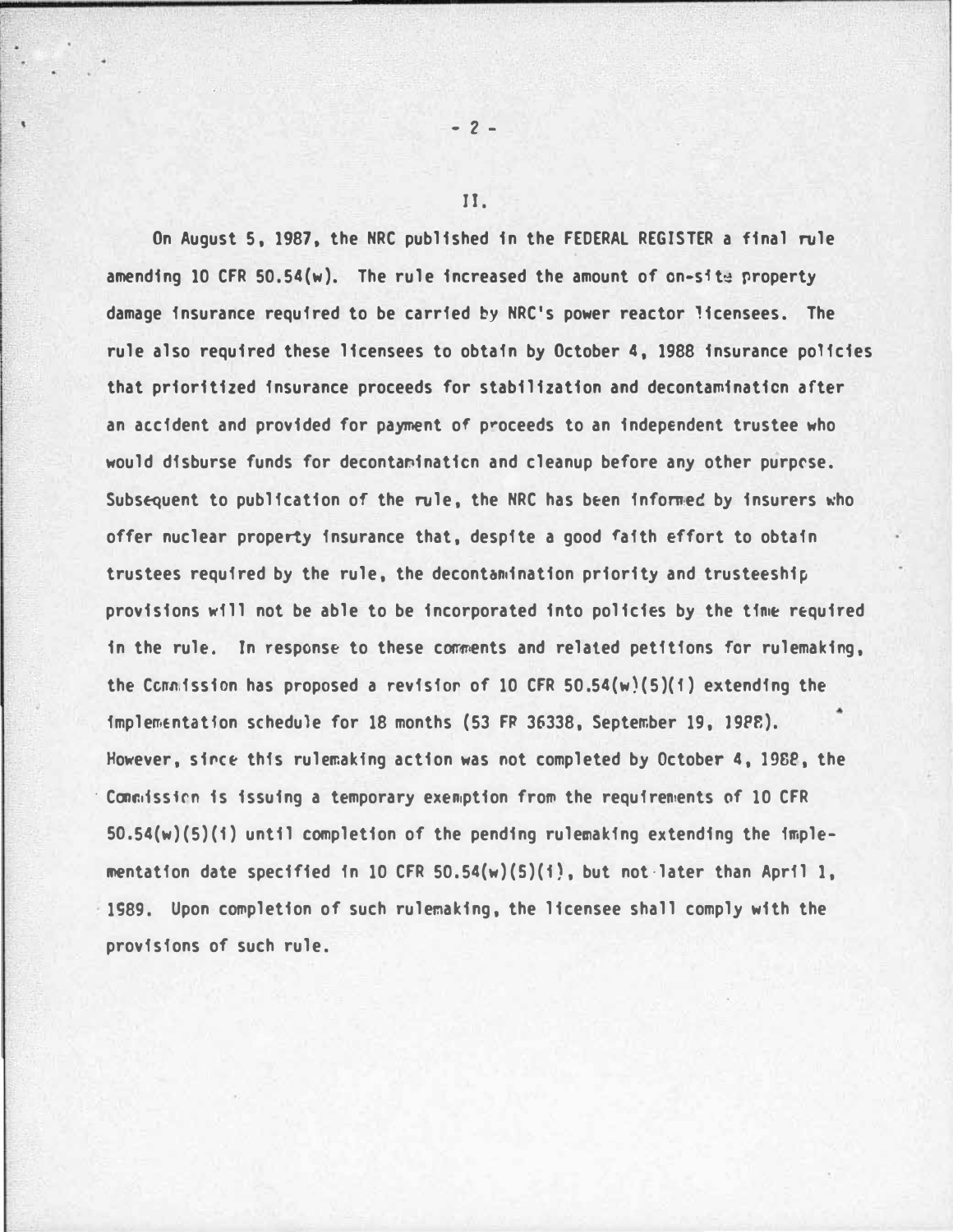Pursuant to 10 CFR 50.12, "The Commission may, upon application by any interested person or upon its own initiative, grant exemptions from the requirements of the requlations of [10 CFR Part 50], which are ... Authorized by law, will not present an undue risk to the public health and safety, and are consistent with the common defense and security." Further, Section 50.12(a)(2) provides inter alia, "The Commission will not consider granting an exemption unless special circumstances are present. Special circumstances are present whenever  $\ldots$  (v) The exemption would provide only temporary relief from the applicable regulation and the licensee has made good faith efforts to comply with the regulation."

Despite a good faith effort to comply with the provisions of the rule, insurers providing property damage insurance for nuclear power facilities and licensees insured by such insurers have not been able to comply with the regulation and the exemption provides only temporary relief from the applicable regulation.

As noted by the Commission in the Supplementary Infonration accon.panying the proposed rule, there are several reasons for concluding that delaying for a reasonable time the implementation of the stabilization and decontamination priority and trusteeship provisions of Section 50.54(w) will not adversely affect protection of public health and safety. First, during the period of

### III.

- 3 -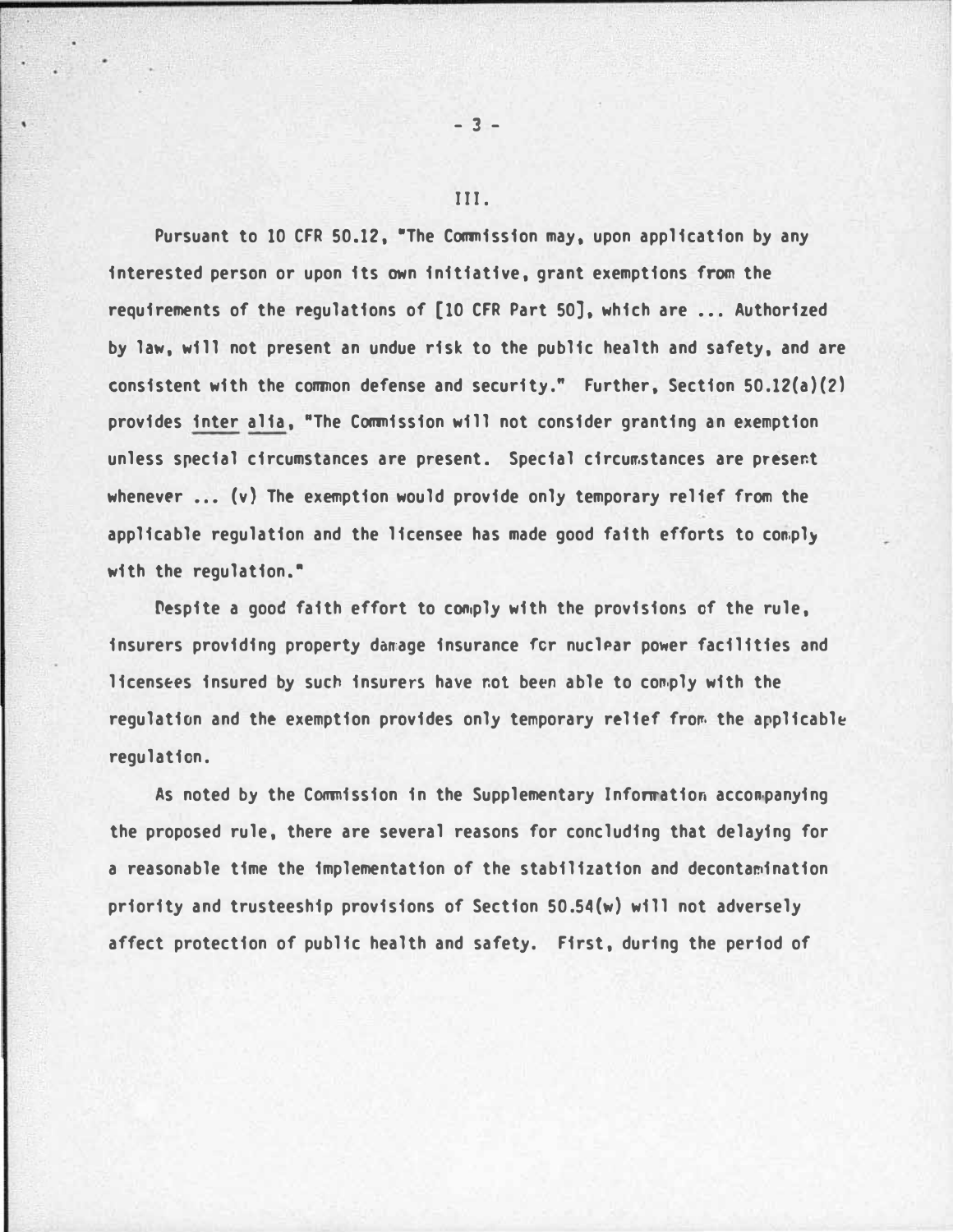delay. the licensee will still be required to carry \$1.06 billion insurance. This is a substantial amount of coverage that provides a significant financial cushion to licensees to decontaminate and clean up after an accident even without the prioritization and trusteeship provisions. Second, nearly 75% of the required coverage is already prioritized under the decontamination liability and excess property insurance language of the Nuclear Electric Insurance Limited-II policies. Finally, there is only an extremely small probability of a serious accident occurring during the exemption period. Even if a serious accident giving rise to substantial insurance claims were to occur. NRC would be able to take appropriate enforcement action to assure adequate cleanup to protect public health and safety and the environment.

## IV.

Accordingly, the Commission has determined, pursuant to 10 CFR  $50.12(a)$ , that (J) a temporary exemption as described in Section III. is authorized by law, will not present an undue risk to the public health and safety, and is consistent with the common defense and security and  $(2)$  in this case, special circumstances are present as described in Section III. Therefore, the Commission hereby grants the following exemption:

 $- 4 -$